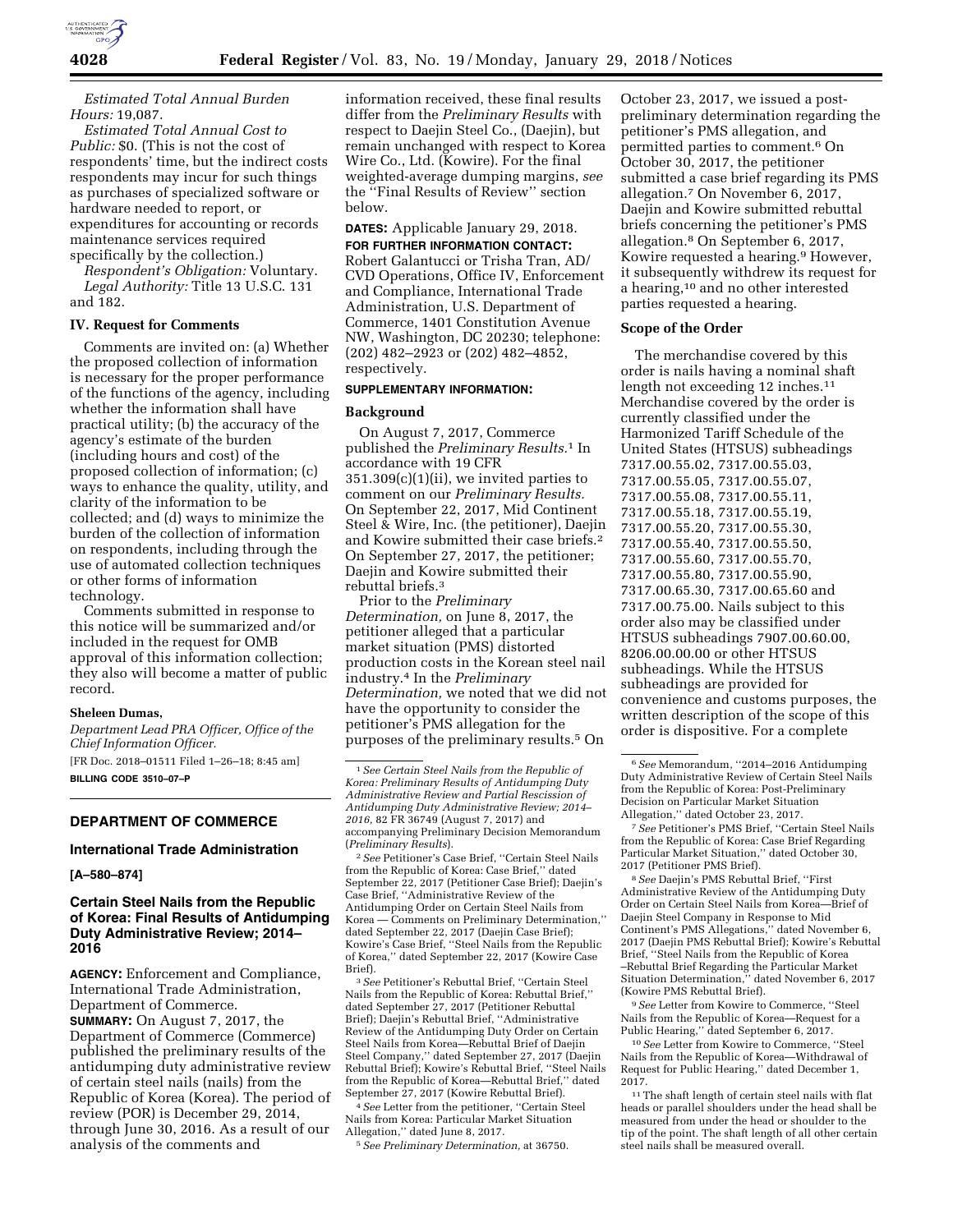description of the scope of the order, *see*  the IDM.12

# **Analysis of Comments Received**

All issues raised in the case and rebuttal briefs by parties to this administrative review are addressed in the IDM. A list of the issues that parties raised and to which we responded is attached to this notice as an Appendix. The IDM is a public document and is on-file electronically via Enforcement and Compliance's Antidumping and Countervailing Duty Centralized Electronic Service System (ACCESS). ACCESS is available to registered users at *<https://access.trade.gov>*and in the Central Records Unit (CRU), room B8024 of the main Department of Commerce building. In addition, a complete version of the IDM can be accessed directly on the internet at *[http://enforcement.trade.gov/frn/](http://enforcement.trade.gov/frn/index.html)  [index.html.](http://enforcement.trade.gov/frn/index.html)* The signed IDM and the electronic versions of the IDM are identical in content.

# **Changes Since the Preliminary Results**

Based on a review of the record and comments received from interested parties regarding our *Preliminary Results,* we have recalculated Daejin's weighted-average dumping margin.<sup>13</sup> The dumping margin for Kowire remains 0.00 percent, as it was in the *Preliminary Results.*14

# **Final Results of the Review**

As a result of this administrative review, Commerce calculated a weighted-average dumping margin that is above *de minimis* for Daejin and a dumping margin of 0.00 percent for Kowire for the period December 29, 2014, through June 30, 2016, as referenced below. Additionally, Je-il Wire Production Co., Ltd. (Je-il) remains subject to this review because neither it

nor the petitioner withdrew a request for its review; however, it was not selected as a mandatory respondent in this review.15 In accordance with our practice,16 and consistent with the *Preliminary Results,* we have assigned to Je-il Daejin's calculated rate, *i.e.,* the only rate calculated for a mandatory respondent that is not zero, *de minimis,*  or determined entirely on the basis of facts available.

| Producer and/or exporter       | Weighted-<br>average<br>dumping<br>margin<br>(percent) |
|--------------------------------|--------------------------------------------------------|
| Daejin Steel Co., Ltd.         | 2.76                                                   |
| Korea Wire Co., Ltd.           | 0.00                                                   |
| Je-il Wire Production Co., Ltd | 2.76                                                   |

# **Duty Assessment**

Commerce shall determine and Customs and Border Protection (CBP) shall assess antidumping duties on all appropriate entries.17 For any individually examined respondent whose weighted-average dumping margin is above *de minimis,* we calculated importer-specific *ad valorem*  duty assessment rates based on the ratio of the total amount of dumping calculated for the importer's examined sales to the total entered value of those same sales in accordance with 19 CFR 351.212(b)(1). Upon issuance of the final results of this administrative review, if any importer-specific assessment rates calculated in the final results are above *de minimis* (*i.e.,* at or above 0.5 percent), Commerce will issue instructions directly to CBP to assess antidumping duties on appropriate entries. Where either the respondent's weightedaverage dumping margin is zero or *de minimis,* or an importer-specific assessment rate is zero or *de minimis,*  we will instruct CBP to liquidate the appropriate entries without regard to antidumping duties.

In accordance with Commerce's ''automatic assessment'' practice, for entries of subject merchandise during the POR produced by each respondent for which it did not know that its merchandise was destined for the United States, we will instruct CBP to

liquidate unreviewed entries at the allothers rate if there is no rate for the intermediate company(ies) involved in the transaction.

We intend to issue assessment instructions directly to CBP 15 days after publication of the final results of this review.

# **Cash Deposit Requirements**

The following cash deposit requirements will be effective upon publication of the notice of final results of administrative review for all shipments of subject merchandise entered, or withdrawn from warehouse, for consumption on or after the publication of the final results of this administrative review, as provided by section 751(a)(2) of the Act: (1) The cash deposit rate for respondents noted above will be the rate established in the final results of this administrative review; (2) for merchandise exported by manufacturers or exporters not covered in this administrative review but covered in a prior segment of the proceeding, the cash deposit rate will continue to be the company specific rate published for the most recently completed segment of this proceeding; (3) if the exporter is not a firm covered in this review, a prior review, or the original investigation, but the manufacturer is, the cash deposit rate will be the rate established for the most recently completed segment of this proceeding for the manufacturer of the subject merchandise; and (4) the cash deposit rate for all other manufacturers or exporters will continue to be 11.80 percent, the all-others rate established in the antidumping investigation.18 These cash deposit requirements, when imposed, shall remain in effect until further notice.

# **Notification to Importers Regarding the Reimbursement of Duties**

This notice also serves as a final reminder to importers of their responsibility under 19 CFR 351.402(f) to file a certificate regarding the reimbursement of antidumping and/or countervailing duties prior to liquidation of the relevant entries during the POR. Failure to comply with this requirement could result in Commerce's presumption that reimbursement of antidumping and/or countervailing duties occurred and the subsequent assessment of doubled antidumping duties.

<sup>12</sup>*See* Memorandum, ''Issues and Decision Memorandum for Final Results of the 2014–2016 Administrative Review of the Antidumping Duty Order on Certain Steel Nails from the Republic of Korea,'' (IDM) dated concurrently with, and hereby adopted by this notice.

<sup>13</sup>*See* IDM; *see also* Memorandum, ''Analysis Memorandum for the Preliminary Determination of the Antidumping Duty Administrative Review of Certain Steel Nails from the Republic of Korea: Daejin Steel Company,'' dated concurrently with this notice.

<sup>14</sup>Although in the *Preliminary Results,* we calculated a dumping margin of 0.00 percent for Kowire, we inadvertently listed a dumping margin of 0.16 percent for the company in the **Federal Register** notice. This error is corrected for purposes of these final results. For further details, see the ''Final Results of the Review'' section of this notice; *see also* IDM at Comment 9; Memorandum, ''Certain Nails from the Republic of Korea: Calculation Memorandum for the Final Results of the 2014– 2016 Administrative Review—Korea Wire Co., Ltd.,'' dated concurrently with this notice.

<sup>15</sup>*See Preliminary Results.* 

<sup>16</sup>*See, e.g., Welded Carbon Steel Standard Pipe and Tube Products from Turkey: Final Results of Antidumping Duty Administrative Review and Final Determination of No Shipments; 2015–2016,*  82 FR 49179 (October 24, 2017).

<sup>17</sup> In these final results, Commerce applied the assessment rate calculation method adopted in *Antidumping Proceedings: Calculation of the Weighted-Average Dumping Margin and Assessment Rate in Certain Antidumping Proceedings; Final Modification,* 77 FR 8101 (February 14, 2012).

<sup>18</sup>*See Certain Steel Nails from the Republic of Korea: Final Determination of Sales at Less Than Fair Value,* 80 FR 28955 (May 20, 2015).